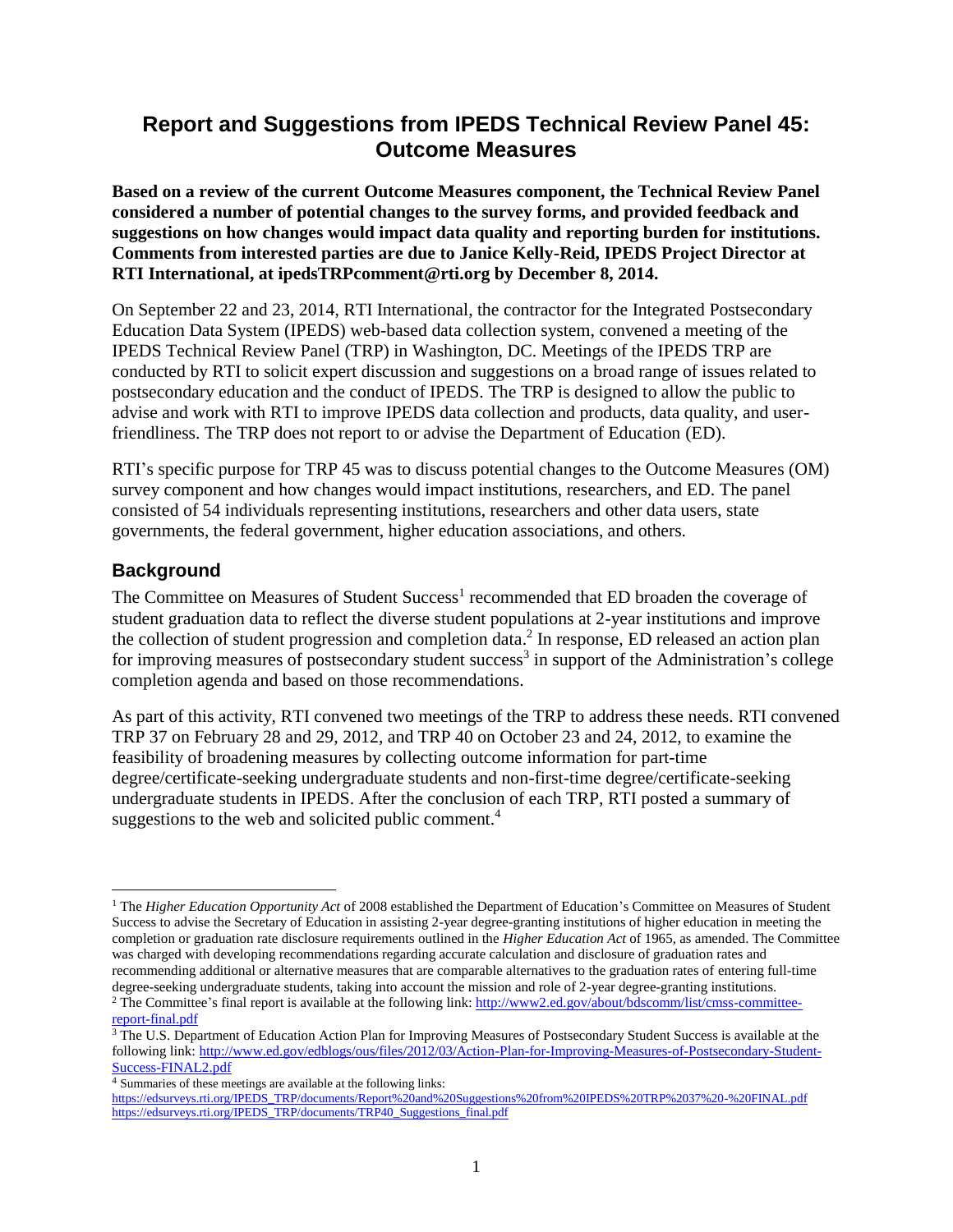As a result of TRP suggestions and public comments, NCES requested clearance to implement a new Outcome Measures (OM) component in the Winter collection to collect more comprehensive measures of student success for a broader group of students. NCES solicits public comment on proposed changes and is responsible for addressing concerns raised by the public and making changes as necessary. The OM form cleared in December 2013 to be distributed during the 2015-16 collection. <sup>5</sup> The new outcome information that institutions would report to IPEDS is designed to provide consumers, policymakers, and researchers context for and an alternative to the graduation rates calculated for the purposes of the *Student Right to Know and Campus Security Act* of 1990 (SRK). Under the provisions of the SRK, institutions must disclose to current and prospective students the rate at which full-time, first-time degree/certificate-seeking undergraduate students complete their academic programs. The OM component addresses the often cited limitations related to capturing data exclusively on full-time, first-time degree/certificate-seeking undergraduate student cohorts by expanding the collection of information on a broader group of students in four degree/certificate-seeking cohorts:

- full-time, first-time students;
- part-time, first-time students;
- full-time, non-first-time entering students;
- part-time, non-first-time entering students.

For each of the four cohorts, the OM component collects a status update using the following categories:

- received award;
- did not receive award, still enrolled at reporting institution;
- did not receive award, subsequently enrolled at another institution;
- did not receive award, subsequent enrollment status unknown.

A total of students who did not receive an award will be calculated.

The OM component collects the counts of students from both 2-year and 4-year degree-granting institutions 8 years after the cohort enters the institution, with award information collected for both the 6-year and 8-year timeframes. This means the rates are not dependent on degree. To expedite the availability of data that will be useful to consumers, policymakers, and researchers, institutions will report on their 2007 cohorts in 2015-16.

### **Overview**

l

Ted Mitchell, the Under Secretary provided opening remarks and presented context for the meeting. As part of the goal for the U.S. to have "the best educated, most competitive workforce in the world," President Obama announced in August 2013 an initiative to make colleges more affordable and valuable for students and families. As part of this plan, the president directed ED to develop and publish a rating system to provide information about an institution's performance on a specific set of

<sup>5</sup> All federal collections must be approved by OMB through a defined process that includes 60-day Federal Register Notice (FRN), 30-day FRN, Package submission. All of the materials are stored on reginfo.gov. Each collection has its own OMB Control Number. The IPEDS OMB Control Number is 1850-0582. The changes to the 2014-15 and 2015-16 data collections are available at the following link[: https://surveys.nces.ed.gov/IPEDS/ChangesOfIPEDSThrough.aspx](https://surveys.nces.ed.gov/IPEDS/ChangesOfIPEDSThrough.aspx)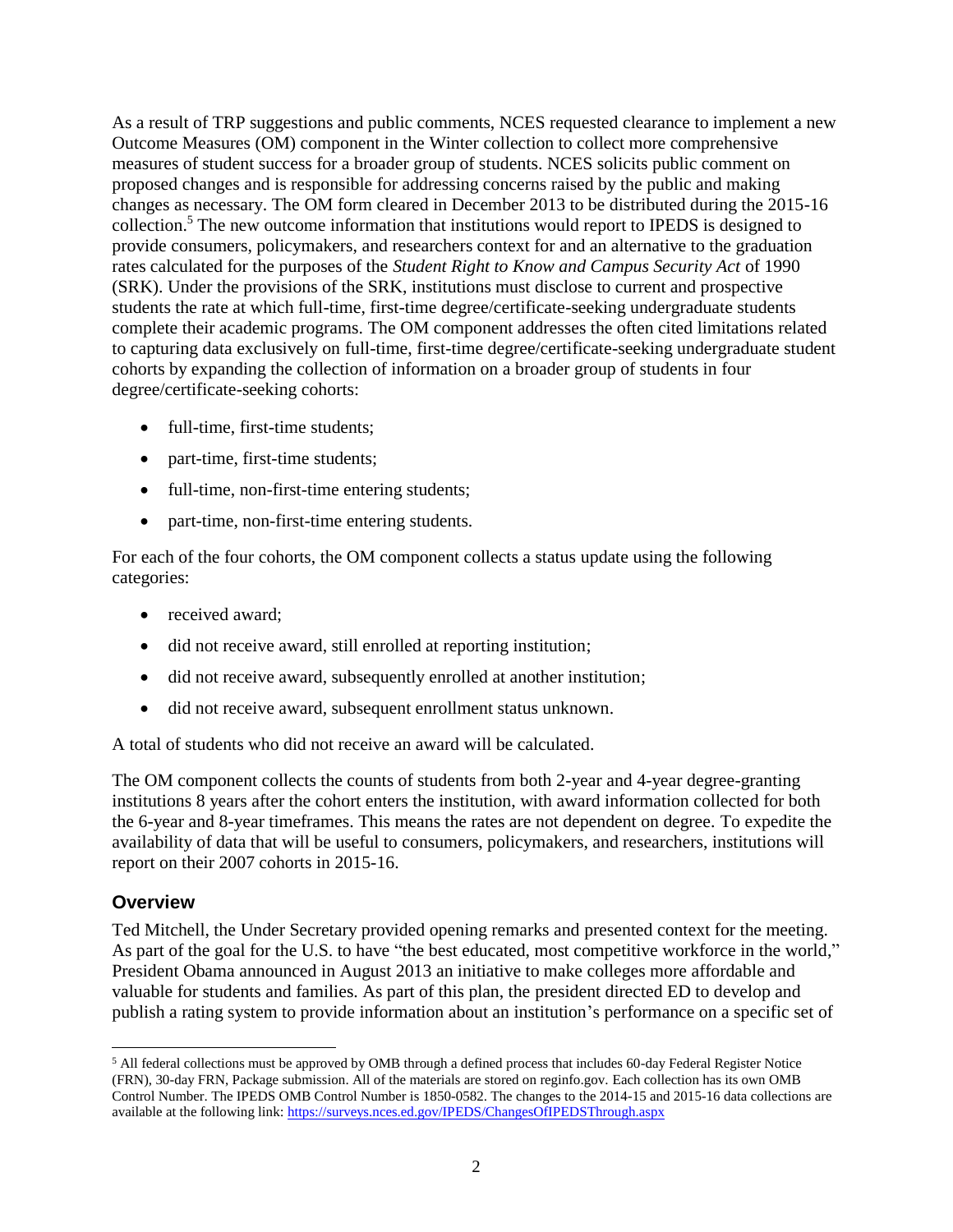measures, such as access, affordability, and outcomes. The goal of the ratings system is to help students compare the value and affordability of colleges and encourage colleges to improve.

ED plans to release a draft version of the forthcoming Postsecondary Institutional Rating System (PIRS) later this year in the Federal Register. As part of the information gathering process, ED officials worked with stakeholders, such as students and families, researchers, education associations, and the higher education community, to gather feedback about how to best design an effective rating system. Additionally, ED requested written input pertaining to data elements, metrics, methods of data collection, method of weighting or scoring, and presentation frameworks for the PIRS for assessing the performance of institutions, advancing institutional accountability, and enhancing consumer access to useful information. ED received more than 450 written comments from interested parties. As the conversation evolved, ED sought the help of technical and subject-matter experts about measures, data sources, and formulas that might be used to generate ratings. The representative noted that ED recognizes the challenge of developing a system and highlighted the importance of connecting the ratings to the data in a responsible and constructive way.

As of the date of TRP 45, the specifics regarding data elements, metrics, and data collection had not yet been finalized or released to the public. There is a high level of interest in measuring student progressions and completion for consumer information and accountability purposes. The TRP was asked to revisit the OM component and consider changes that would help inform policymakers, consumers, and other stakeholders and further improve outcome data in IPEDS.

### **Review of Other Measures of Student Outcomes**

l

Several initiatives have been developed by institutions, associations, and other organizations to provide additional information related to student progress and completion. The panel reviewed selected existing measures that report on outcomes of students to consider potential changes to the current OM survey forms. The Student Achievement Measure (SAM) project is a measure of student achievement created as a cross-sector effort of six national associations. <sup>6</sup> The SAM project provides a common measure for student achievement for public and private, nonprofit universities, and community colleges; participation is voluntary. Two models are included in SAM, one for associate's degree and certificate programs and one for bachelor's degree programs.

The Voluntary Framework of Accountability (VFA) program is a national accountability framework designed to measure community college performance more accurately and define measures that best gauge institutional effectiveness in serving the sector's missions and students. 7

Both the SAM and the VFA use a cohort-based approach to track students and report outcomes for first-time students. SAM tracks progress of students within a cohort over a 6-year period (full-time bachelor's-seeking cohort and associate's/certificate-seeking cohort) or 10-year period (part-time bachelor's-seeking cohort). The associate's and certificate program model reports outcomes for one time period for each cohort at the end of 6 years. The bachelor's degree model reports outcomes for three time periods for each cohort. The VFA reports 2-year progress measures and 6-year outcome measures.

<sup>6</sup> American Association of Community Colleges (AACC), American Association of State Colleges and Universities (AASCU), American Council on Education (ACE), Association of American Universities (AAU), Association of Public and Land-grant Universities (APLU) and National Association of Independent Colleges and Universities (NAICU). Funding is provided by the Bill & Melinda Gates Foundation with the Carnegie Corporation.

<sup>7</sup> The VFA was developed by AACC in partnership with the Association of Community College Trustees and The College Board.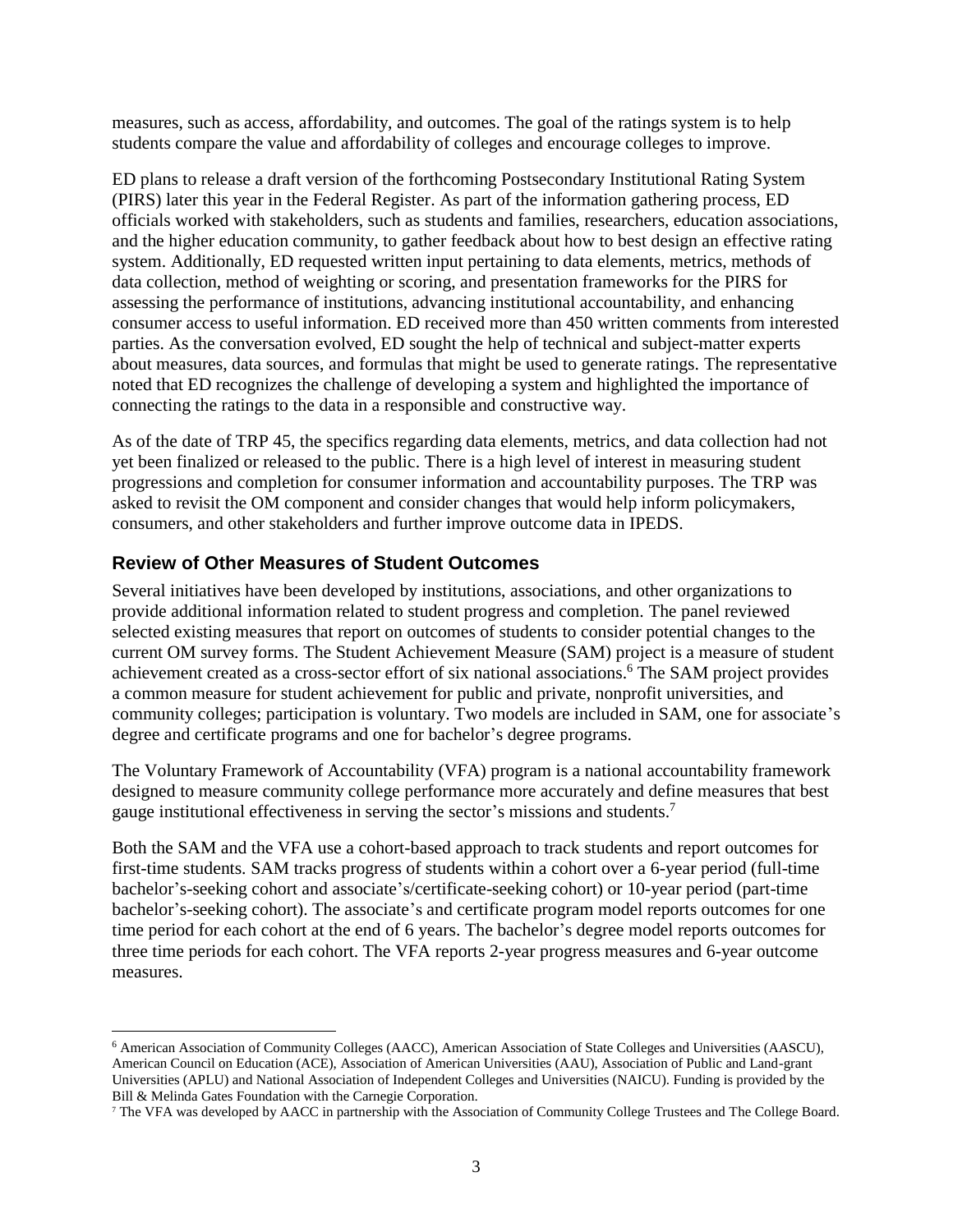The data used within the SAM model for associate's degrees and certificate programs is the same as is used within the VFA. Work is being done to determine how data can be shared across SAM and VFA.

### **IPEDS Outcome Measures—Number of Student Cohorts and Cohort Years**

IPEDS has historically used the term "cohort" to refer to the groups of students that are established for tracking and reporting graduation rates data. The cohort for reporting graduation rates is legislatively defined and includes all students who enter an institution as full-time, first-time degree/certificate-seeking undergraduates. Institutions will also use a cohort approach to track and report the outcomes of entering degree/certificate-seeking undergraduates in the OM component. The three new student cohorts for the OM component (part-time, first-time students; full-time, non-firsttime entering students; and part-time, non-first-time entering students) are groups of students that represent the remaining entering degree/certificate-seeking student population.

Panelists noted that there is general confusion on the differences between the outcome measures and graduation rates. A common misconception is that the outcome measures are an expansion of IPEDS graduation rates collected through the IPEDS Graduation Rates (GR) component and will capture the same level of detail, such as student cohorts by degree-seeking intent (i.e., bachelor's degree subcohort and other degree/certificate subcohort). However, the OM component is a separate component and does not consider the predominant award type offered by an institution (e.g., bachelor's, associate's, or certificate) or time-to-degree and collects the number of students who received *any* award, are still enrolled, or subsequently enrolled at another institution in standard time intervals.

#### **Multiple Cohort Years**

The panel considered whether reporting the outcomes of an entering cohort at one point in time would be sufficient for all completion durations and noted that the stability of completion rates can vary by institution and by type of student, particularly for part-time and transfer students. Reporting the outcomes of an entering cohort at one point in time would mean that an 8-year completion rate would use an 8-year-old cohort—and that the 4-year completion rate would be for a group of students that matriculated 8 years ago and completed 4 years ago. Given the decided need for timely and more complete data on student progression and completion to address policy and research questions, the panel agreed that reporting the status of the entering cohort at one point in time would not be sufficient for all completion durations.

As a result of this discussion, the panel recognized there may be a need to collect the outcomes of cohorts at several points in time. Although this would mean that institutions would report on the status of multiple cohorts from several different entry years in any given collection year, panelists saw the value of collecting data on multiple cohort years to document change and reflect institutional improvement over a period of time. However, they also noted that tracking and reporting multiple cohort years increases the burden and complexity of the data collection. For example, panelists noted the challenges of establishing cohorts retrospectively, particularly for institutions that have implemented new student data systems over the past several years.

#### **Time-to-Degree Durations**

The panel considered whether different time-to-degree durations should be used for institutions based on their predominant degree type. Given the variability of completion rates across different types of programs and award levels, panelists from for-profit institutions and 2-year institutions questioned the value of using broad 8-year standards to collect outcomes from all degree-granting institutions.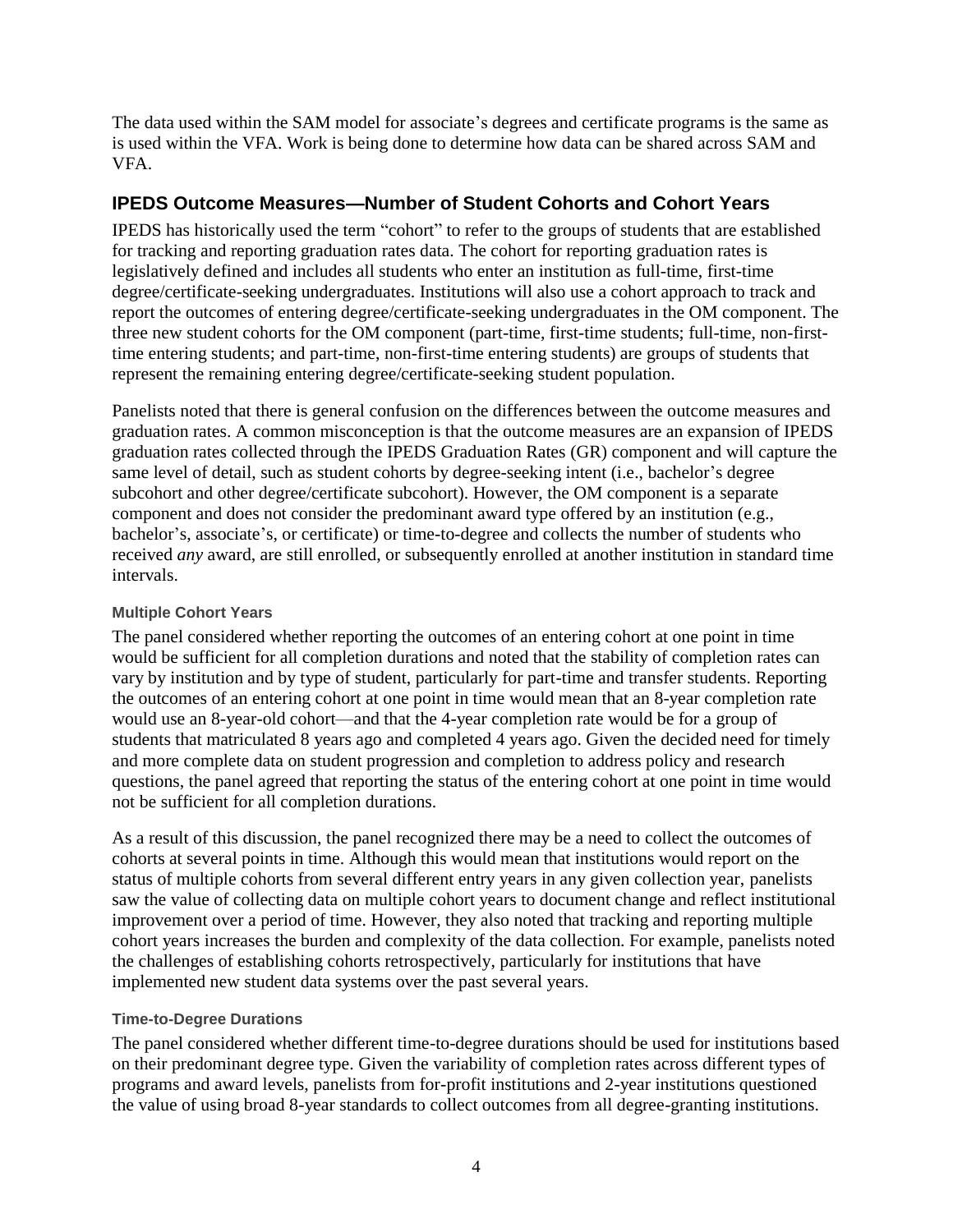They noted that the final status of the cohort at one point in time—8 years after matriculation inadequately measures outcomes of associate's degree-granting institutions. Part of their concern relates to using the same time-to-degree durations to compare 2-year associate's-degree granting institutions, 4-year predominantly associate's degree-granting institutions, and 4-year predominantly bachelor's degree-granting institutions.

The panel did not come to a conclusion on the most appropriate way to collect award outcomes from institutions that offer multiple degrees. Panelists noted that asking institutions to report the time-todegree durations based on predominant degree type would further increase burden and lead to greater inconsistency for institutions that award multiple award types. While there is a high level of interest in having more detailed information about paths to degree and award-level outcomes, panelists agreed that disaggregating the entering cohort by award-level intent (e.g., certificate, associate's, bachelor's) would add substantial burden, particularly for small institutions. Furthermore, many students do not declare their intent when they matriculate, and panelists agreed that reporting this level of detail would pose serious challenges to institutions. Panelists also raised concern with the potential for misrepresentation, such as coding students whose intent is unknown into less demanding programs to increase outcome rates. Additionally, panelists were unsure whether collecting these breakdowns would be appropriate for all institutions (e.g., institutions with missions to prepare students for transfer).

Instead, they suggested that collecting information about the distribution of awards by type (e.g., bachelor's, associate's, certificates) be explored. One approach would be to collect an unduplicated count of students who earned an award, disaggregated by the highest award level earned (e.g., certificates of less than 1 year, certificates of at least 1 but less than 2 years, associate's degree, bachelor's degree). Students who earn multiple awards would not be double-counted in the completion rate but instead would be reported in the highest award level earned in a given time period. Another approach would be to consider any degree a positive outcome and collect outcomes for all degrees in one combined category. While the panel agreed that this would impose a lesser burden than reporting in separate award level categories, several panelists raised concern that reporting aggregate awards would limit the utility of the data for institutions that offer multiple award levels. RTI would appreciate additional comments on this topic, particularly with respect to the appropriate approach and associated burden.

#### **Time Intervals**

The panel considered the intervals at which the outcome information should be collected and noted that time intervals impact how outcome rates are presented to the public. A common complaint from community colleges is that by only looking at 6-year and 8-year outcomes, the measures remove an incentive to help students complete more quickly. In addition, several panelists noted that collecting information only on awards at 6 years fails to capture important transfer outcomes that may occur earlier in the tracking period. The panel considered several approaches for capturing more detailed progression and completion outcomes but did not reach consensus on the intervals at which such data should be collected and ultimately provided two options for public consideration, as shown in exhibit A. The two options are discussed following the exhibit.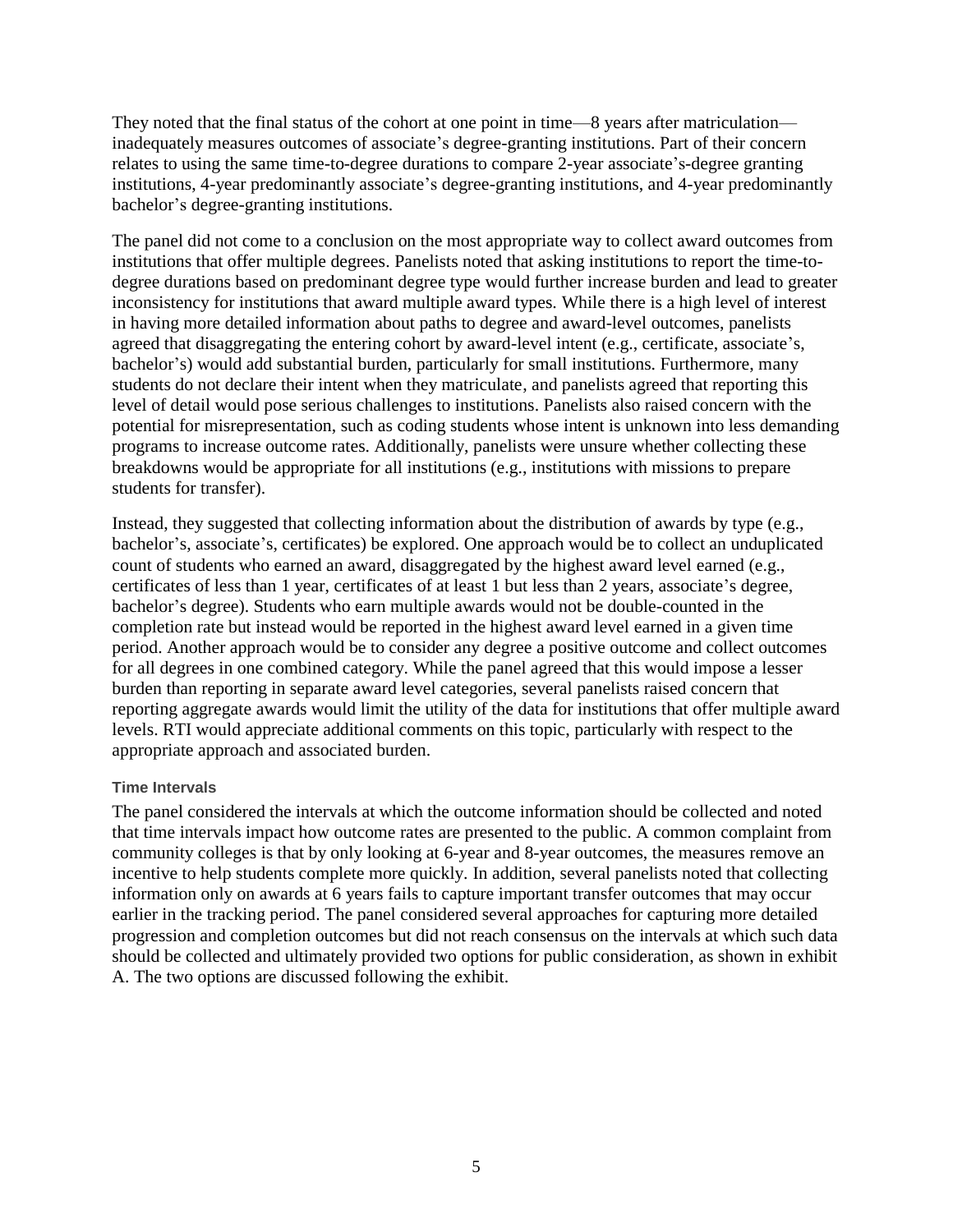| <b>Collection</b><br>year |                        | Option 1               | Option 2               |                        |                        |  |  |  |  |  |  |
|---------------------------|------------------------|------------------------|------------------------|------------------------|------------------------|--|--|--|--|--|--|
|                           | <b>Starting year A</b> | <b>Starting year B</b> | <b>Starting year A</b> | <b>Starting year B</b> | <b>Starting year C</b> |  |  |  |  |  |  |
|                           | Years 2, 3, 4          | Years 6, 8             | Years 2, 3, 4          | Years 5, 6             | Years 7, 8             |  |  |  |  |  |  |
| 2010                      | 2006 cohort            | 2002 cohort            | 2006 cohort            | 2004 cohort            | 2002 cohort            |  |  |  |  |  |  |
| 2011                      | 2007 cohort            | 2003 cohort            | 2007 cohort            | 2005 cohort            | 2003 cohort            |  |  |  |  |  |  |
| 2012                      | 2008 cohort            | 2004 cohort            | 2008 cohort            | 2006 cohort            | 2004 cohort            |  |  |  |  |  |  |
| 2013                      | 2009 cohort            | 2005 cohort            | 2009 cohort            | 2007 cohort            | 2005 cohort            |  |  |  |  |  |  |
| 2014                      | 2010 cohort            | 2006 cohort            | 2010 cohort            | 2008 cohort            | 2006 cohort            |  |  |  |  |  |  |
| 2015                      | 2011 cohort            | 2007 cohort            | 2011 cohort            | 2009 cohort            | 2007 cohort            |  |  |  |  |  |  |
| 2016                      | 2012 cohort            | 2008 cohort            | 2012 cohort            | 2010 cohort            | 2008 cohort            |  |  |  |  |  |  |
| 2017                      | 2013 cohort            | 2009 cohort            | 2013 cohort            | 2011 cohort            | 2009 cohort            |  |  |  |  |  |  |
| 2018                      | 2014 cohort            | 2010 cohort            | 2014 cohort            | 2012 cohort            | 2010 cohort            |  |  |  |  |  |  |

**Exhibit A. Options 1 and 2 for reporting the status of cohorts in a given data collection year**

Institutions would establish the cohort of entering students and report on an annual unduplicated count of students within a cohort at set reporting periods. Students would never be removed from the original entering cohort but would instead shift between the different outcome categories as they progress toward a degree. In any given year, institutions would be looking back retrospectively to report outcome data for students in multiple cohorts. Panelists noted that these alternate models are similar to an annual update to the SAM model.

#### **Option 1: Report Each Entering Cohort Twice**

Under this approach, institutions would track and report on two cohorts retrospectively in any given year. Institutions would track the cohorts for 8 years and report on the status of the cohorts in five time periods at two points in time: annually starting 4 years after entry and again 8 years after entry on years 6 and 8. For example, in 2016, institutions would report on the status of the 2012 cohort for three time periods (status at 2 years, 3 years, and 4 years), and the status of the 2008 cohort for two time periods (status at 6 years and 8 years).

#### **Option 2: Report Each Entering Cohort Thrice**

Under this approach, institutions would track and report on three cohorts retrospectively in any given year. Institutions would track the cohorts for 8 years and report on the status of the cohort in seven time periods at three points in time: once 4 years after entry on years 2, 3, and 4; again 6 years after entry on years 5 and 6; and again 8 years after entry on years 7 and 8. For example, in 2016, institutions would report on the status of the 2012 cohort for three time periods (status at 2 years, 3 years, and 4 years); the status of the 2010 cohort for two time periods (status at 5 years and 6 years); and the status of the 2008 cohort for two time periods (status at 7 years and 8 years).

The panel also discussed collecting the status of the cohort in a standardized hierarchy of outcomes. However, panelists were unable to reach a clear consensus on the most appropriate hierarchy of outcome measures. After consideration, panelists agreed that a hierarchy of outcomes would not be feasible because this approach would not take into account transfer behavior and the swirling nature of students' path toward a degree.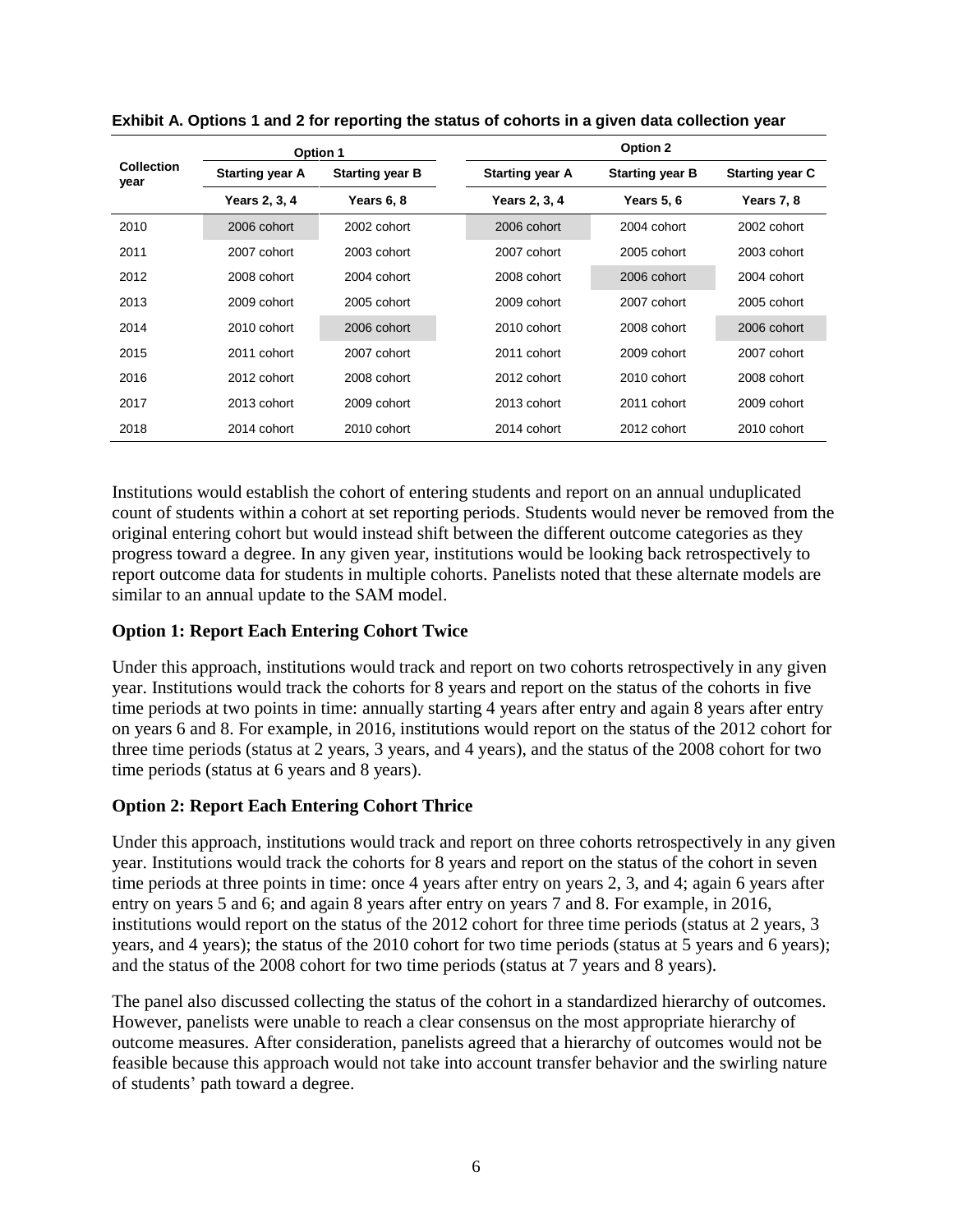### **Reporting Subsequent Awards and Enrollments from Other Institutions**

The current OM component collects information on the enrollment status of any student from the four entering cohorts who has not received an award as of the reporting period. Each student is reported in one of the following categories: number of students still enrolled at the reporting institution; number of students subsequently enrolled at another institution; or number of students whose subsequent enrollment status is unknown. Currently, institutions are asked to report on the subsequent enrollment of students who are known to have transferred to another institution. Including subsequent enrollment as a status category allows institutions that have substantial preparation for transfer as part of their mission the option to report such students.

The panel was asked to review the subsequent enrollment status category and discuss whether all institutions should report the subsequent enrollment of students who have left their institutions. The panel was also asked to consider whether institutions should also report on the awards earned by such students from *other* institutions after they have transferred to another institution.

#### **Sources for Enrollment and Degree Verification**

The panel discussed current sources of enrollment and degree verification, and also discussed potential limitations. Some institutions rely on the National Student Clearinghouse and Statewide Longitudinal Data Systems (SLDS) as sources to find out whether students who leave their institutions transfer to other schools and earn awards from other institutions. In addition, a number of proprietary institutions participate in the State Authorization Reciprocity Agreement, which can be used to provide clarity on where student data is housed.

The panel agreed that considerations should be made for institutions that do not participate in the Clearinghouse to prevent participation from becoming a de facto mandate. Panelists suggested that it is important to define what would be an acceptable error rate for an institution using Clearinghouse data and stressed that the Clearinghouse is not a national solution. The panel also noted that it would be unlikely that state systems, such as SLDS, could be used to provide useful data for institutions that enroll a high proportion of out-of-state and international students. A known limitation to state systems is the general inability to provide information on students who transfer to schools across state borders.

The panel discussed how an important distinction should be made that IPEDS is an institution-level data collection and the outcome measures are considered an institution measure, not a student measure. In the absence of a coordinated student unit record system, the need for more outcome information must be balanced with the potential reporting burden institutions face in collecting outcome information. Overall, panelists agreed that collecting data on the progression and completion of students could best be captured through student-level data, rather than institution-level data. Since IPEDS does not collect student-level data, panelists agreed that the measures should be as simple and as straightforward as possible.

#### **Subsequent Enrollment**

While the panel agreed that subsequent enrollment can and should be reported as an outcome, they had a variety of opinions on the most appropriate model to collect this type of information. Panelists from community colleges noted that there would be value in maintaining comparability by collecting data on known subsequent enrollments from all institutions, regardless of whether transfer is part of the institutional mission. However, several panelists raised issues with the ability of institutions to access such data, as well as the consistency and completion of the data sources since many institutions do not have the ability to track and report this information. While the OM component will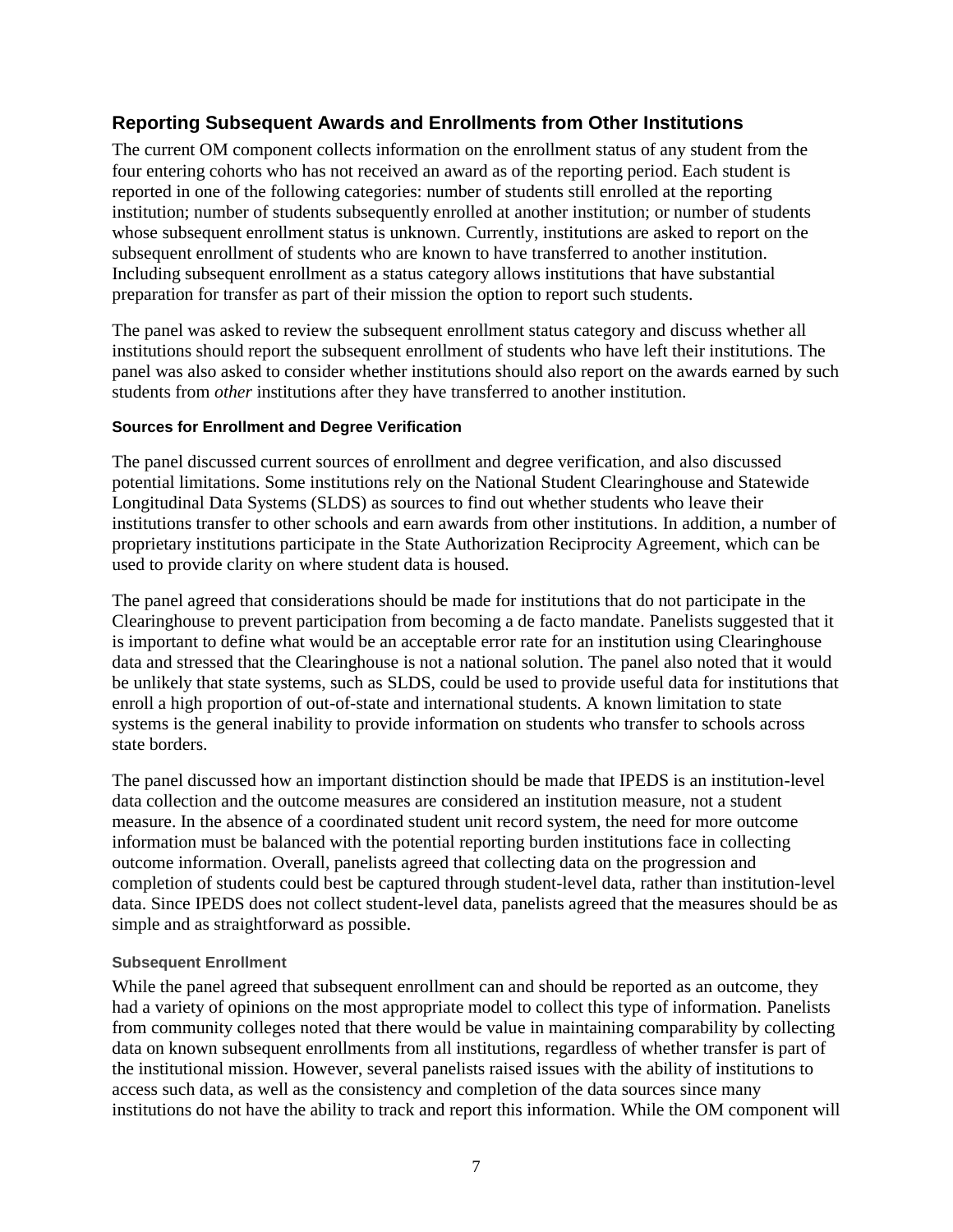accept an institution's response of subsequent enrollment status unknown, panelists were concerned that collecting such information would imply that institutions are required to track subsequent enrollment. They felt that the "unknown" response implies a negative outcome and questioned the appropriateness of this measure in proposed accountability activities. Although NCES has no requirement that an institution must share its data with a third party to report outcome measures, panelists were concerned that a perceived penalty for reporting a high number of unknowns would pressure institutions to participate in the Clearinghouse.

In addition, several panelists expressed concern that collecting subsequent enrollment would not be appropriate for all sectors. For example, a particular concern from the for-profit sector relates to credit transfer policies and restrictions. Panelists noted that a number of public and private not-forprofit institutions have policies that restrict or prohibit transfer credit from for-profit institutions. Unless a student from a for-profit institution transfers to another for-profit institution, it is unlikely that the student would be reflected in the reporting institution's subsequent enrollment rate. Panelists from this sector were concerned that collecting subsequent enrollment would put for-profit institutions and other institutions without transfer as part of their mission at a disadvantage.

If subsequent enrollment is collected, the panel recommended that institutions cite the source of information. They further recommended clarifying who is being reported as subsequently enrolled (e.g., post-degree students, pre-degree students, or both). Additionally, the panel felt that more clarity is needed for reporting re-enrollment for degree recipients.

#### **Subsequent Awards Earned from Other Institutions**

In addition to subsequent enrollment, the panel considered collecting the completion of awards earned from other institutions as a result of students' subsequent enrollment. While some panelists saw value in reporting all outcomes to capture more complete measures of progression and completion, several panelists argued against reporting subsequent awards to IPEDS. They noted that attributing awards earned elsewhere as a successful outcome for the originating institution presumes that the originating institution somehow contributed to the students' academic progress. Aside from questions about the appropriateness of using awards from other institutions to measure student outcomes, a number of panelists failed to see the value gained by reporting subsequent awards in an institution-level data collection. Panelists noted that the intent of the outcome measures is to assess institutional effectiveness (i.e., the success attributable to an institution) and questioned how institutions without strong transfer missions could take credit for success at subsequent institutions, since the institution has no control over students after they leave. Again, issues of consistency and access to the data needed to report subsequent awards were raised. Panelists were also concerned that collecting an institution's subsequent degree rate in IPEDS could introduce an additional layer of complexity when considering the application of such data in accountability measures.

The panel considered whether institutional mission should be considered in the collection in granting a possible exemption from reporting subsequent awards. Given the multiple, broad missions of institutions, several panelists were unsure how the institutional missions would be defined. For example, the Institutional Characteristics component collects the institution mission statement, but many institutions have additional roles and missions grounded in the overall context of the published mission statement, such as commitments to support first-generation college students and low-income families. Additionally, the mission statement may guide the kinds of degree programs the institution offers. The panelists noted that it is unclear what latitude is feasible for defining the missions (e.g., would the percentage of degrees conferred in a given CIP define the mission?).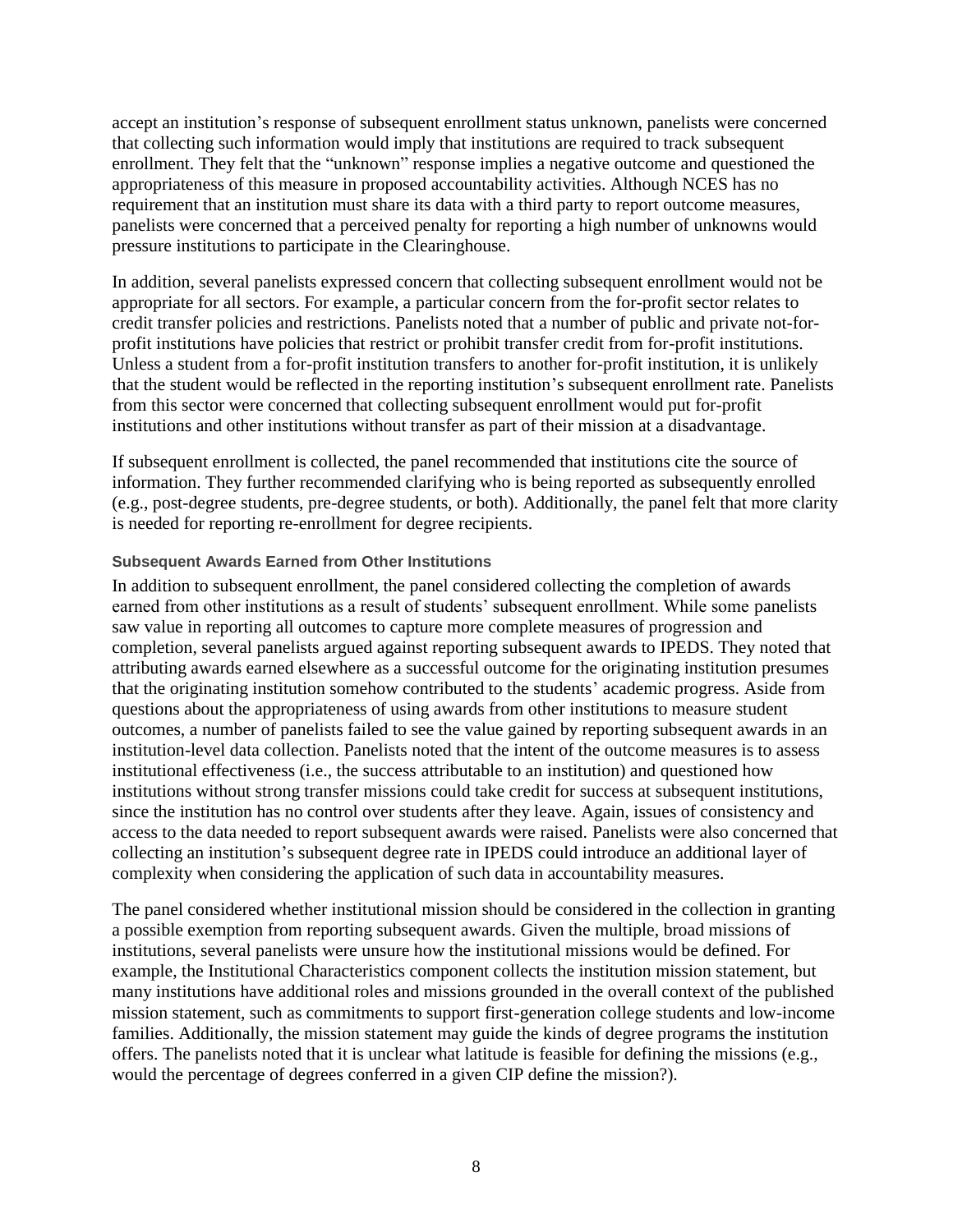The panel noted that the level of detail in which data are collected will impact cell sizes, potentially resulting in small student counts if transfer is not part of the institution's mission. They noted that in cases of small cell sizes, the collection of subsequent enrollment and degree rates should mirror the cohort default rates (CDRs) and allow an opt-out for institutions that are unable to report. By default, opt-out conditions would not apply to institutions that have transfer as part of their missions, but reporting should not be required or tied to accountability measures.

The panel agreed that if subsequent awards are reported, they should be reported in the same models as other outcome measures, as shown in exhibit B.

|      |                                              | Reporting year |                       |   |      |   |                       |      |   |   |                       |   |   |   |                |   |   |
|------|----------------------------------------------|----------------|-----------------------|---|------|---|-----------------------|------|---|---|-----------------------|---|---|---|----------------|---|---|
|      |                                              | 2011           |                       |   | 2012 |   |                       | 2013 |   |   | 2014                  |   |   |   |                |   |   |
|      |                                              | E              | $\overline{\text{C}}$ | A | B    | E | $\overline{\text{C}}$ | A    | B | Ē | $\overline{\text{c}}$ | A | B | Ē | $\overline{C}$ | A | B |
| 2010 | Full-time,<br>first-time                     |                |                       |   |      |   |                       |      |   |   |                       |   |   |   |                |   |   |
|      | Part-time,<br>first-time                     |                |                       |   |      |   |                       |      |   |   |                       |   |   |   |                |   |   |
|      | Full-time,<br>non-first-<br>time<br>entering |                |                       |   |      |   |                       |      |   |   |                       |   |   |   |                |   |   |
|      | Part-time,<br>non-first-<br>time<br>entering |                |                       |   |      |   |                       |      |   |   |                       |   |   |   |                |   |   |
|      |                                              | 2012           |                       |   | 2013 |   |                       | 2014 |   |   | 2015                  |   |   |   |                |   |   |
|      |                                              | E              | C                     | A | B    | E | C                     | A    | B | E | $\mathsf{C}$          | A | B | E | $\mathsf{C}$   | A | B |
| 2011 | Full-time,<br>first-time                     |                |                       |   |      |   |                       |      |   |   |                       |   |   |   |                |   |   |
|      | Part-time,<br>first-time                     |                |                       |   |      |   |                       |      |   |   |                       |   |   |   |                |   |   |
|      | Full-time,<br>non-first-                     |                |                       |   |      |   |                       |      |   |   |                       |   |   |   |                |   |   |
|      | time<br>entering                             |                |                       |   |      |   |                       |      |   |   |                       |   |   |   |                |   |   |
|      | Part-time,<br>non-first-<br>time<br>entering |                |                       |   |      |   |                       |      |   |   |                       |   |   |   |                |   |   |

**Exhibit B. Option for reporting outcome measures by award type**

Note: **E** = Enrolled; **C** = Certificate awarded **A** = Associate's degree awarded; and **B** = Bachelor's degree awarded.

Several panelists raised concerns that there is a clear disadvantage for institutions that do not participate in the Clearinghouse. Without a federally sponsored system, there are concerns about the reliability of the data on subsequent degree rates. In addition, there were concerns with using information gathered from self-reported student surveys given the generally low response rates and questions about the reliability of the data.

Panelists from state systems noted that most states maintain longitudinal data systems that could track in-state transfers. The data from state systems (if available) could then be supplemented by other sources, such as the Clearinghouse and regional cooperatives for institutions to report subsequent degree rates in IPEDS. A possible option would be for institutions to supplement the data from the Clearinghouse and state systems with data from other sources that rely on self-reported data,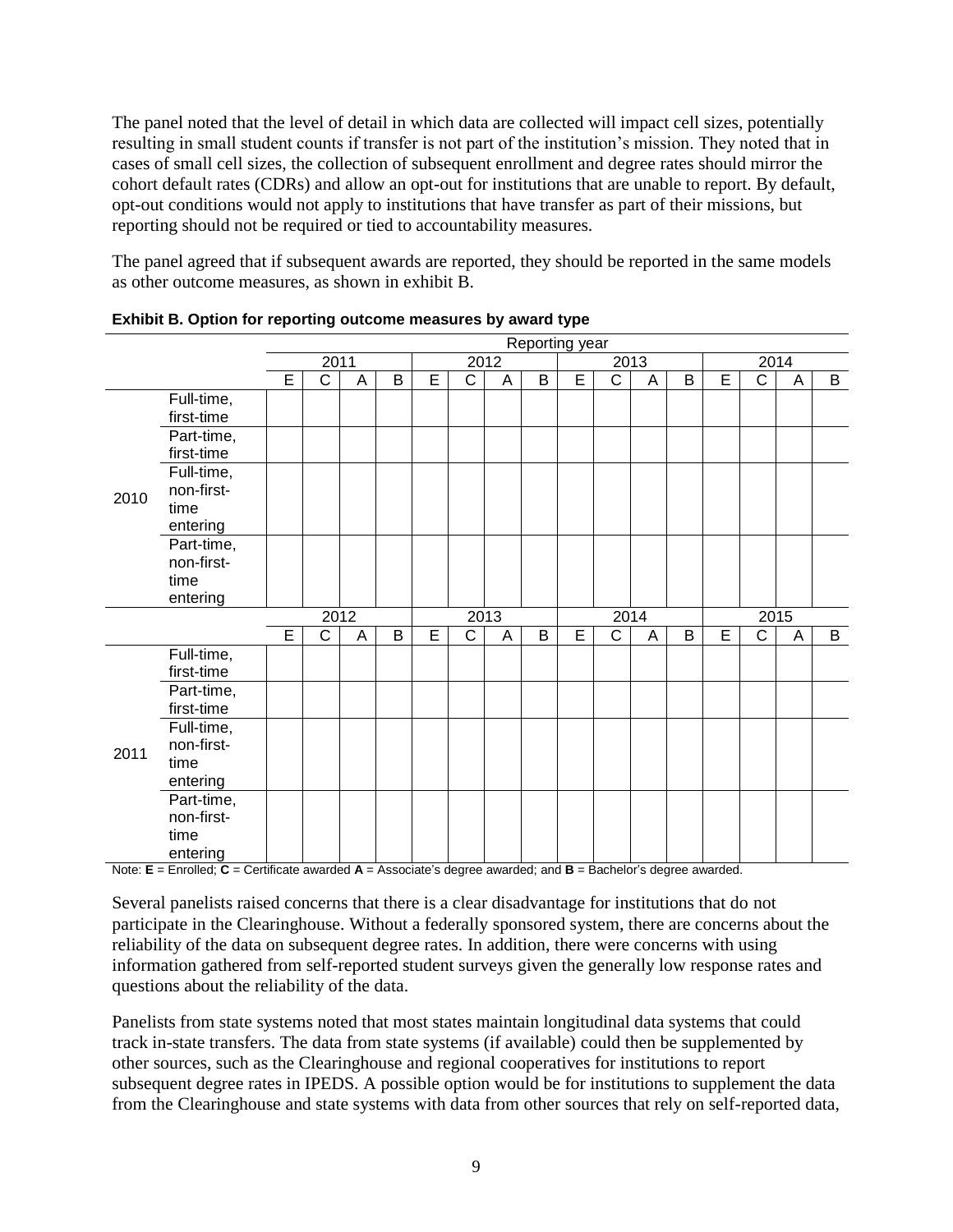such as Facebook or LinkedIn. Information about the sources used by the institution would be collected to provide policymakers and data users context to assess the reliability of the data. Another possible option would be for ED to identify and approve sanctioned sources for institutions to use to collect information on transfer students. However, several panelists felt that it is important to consider accuracy of external sources and questioned whether it would be appropriate for ED to recognize or vet sources to provide an endorsement of their quality.

Despite the considerations, the panel noted that some institutions will still be at a disadvantage in reporting, such as institutions that enroll a significant number of out-of-state and international students, 2-year public institutions and for-profit institutions, and institutions with reciprocity agreements that do not participate in the Clearinghouse. Online institutions will be at a particular disadvantage in reporting and will face a substantial burden in tracking subsequent enrollment and awards.

# **Collecting Outcomes by Demographics**

In an attempt to minimize burden, NCES decided not to collect data in OM by race/ethnicity and gender on the current OM form. Given the high level of interest in student outcome data, the panel was asked to revisit this decision and consider whether adding these demographics would create an undue burden on institutions and make cell sizes too small for some cohorts.

### **Gender and Race/Ethnicity**

The panel noted that any level of disaggregation to the data collection will increase burden. While adding race/ethnicity and gender would result in a large number of cells for institutions to complete and impact cell sizes, there is a demonstrated need for having demographics. Panelists raised concern that collecting this level of detail would result in small cell sizes and would add significant burden. Additionally, it may be problematic and overly burdensome for institutions to report demographic information on retrospective cohorts, especially in years that used the old race/ethnicity categories.

If this level of detail is collected, panelists suggested that the data be rolled up or suppressed if insufficient in size. To alleviate burden, the panel suggested collecting gender separately from race/ethnicity (instead of data on gender cross-referenced by race/ethnicity) to reduce the number of cells institutions would have to report. Since the intent of the outcome measures is to measure institutions, not students, the panelists felt that this approach provides sufficient data for policy questions and analysis but alleviates some of the burden.

Several panelists suggested if the OM component is deemed at some point to be comprehensive enough, it should replace the GR component to lessen or reduce reporting burden for institutions. Replacing GR would improve usability of the data and also reduce the confusion of having multiple measures of student outcomes, which may, in turn, reduce the burden on institutions. The panelists felt that consolidating and condensing the GR and OM components into a single collection would collect more comprehensive data in a way that can clearly be communicated to policymakers, researchers, and other stakeholders. Additionally, the panelists suggested managing burden by expanding the OM forms to collect graduation rates of federal student aid recipients for institutions that are required to disclose such information. Panelists noted that the disaggregation would provide useful context to progression and completion outcomes. Since institutions are already required to collect and track this information, they felt that this change would not introduce significant additional burden.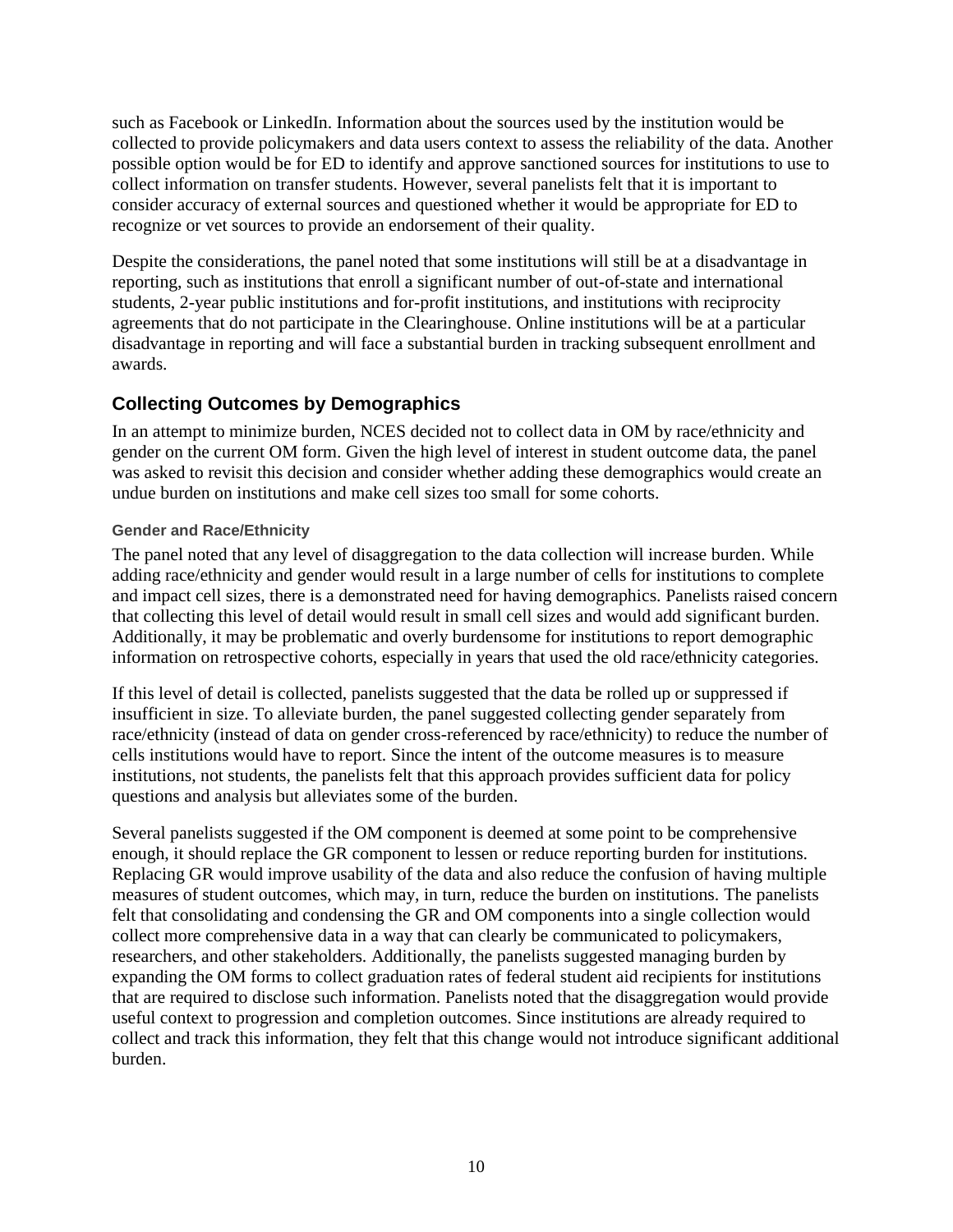However, several panelists were hesitant to recommend replacing the GR component with the OM component at this time, given the number of cells.

#### **Other Considerations**

Panelists noted that other demographic information, such as socioeconomic background, firstgeneration college student, age, and residency, are better predictors of outcome than race/ethnicity and could measure how well institutions serve different populations. They further noted that age is a better predictor of outcome than race/ethnicity and gender in some sectors of institutions, such as community colleges and for-profit institutions. For example, age (e.g., greater and less than 24) can be a responsible proxy for academic preparation, delayed entry, and other measures that have a direct impact on outcome. Considerations for additional breakouts include English as a second language and first-generation status, international/domestic status, socioeconomic status (e.g., financial aid status or estimated family contribution cutpoints), and enrollment in Science, Technology, Engineering, and Mathematics (STEM) fields.

However, several panelists raised concerns with how these changes would impact the OM component. A panelist from the community college sector noted that Pell status as a financial aid variable is useful, but Pell as a proxy for income is problematic in some sectors and institutions. Additionally, the STEM disaggregation would be problematic given that there is no standard definition of STEM.

# **Using FSA Data Services to Report Outcomes**

A representative of the Office of the Under Secretary prepared the slides shared with the TRP to promote a discussion regarding useful data reporting that FSA could provide. While FSA has not committed to providing anything specific as it relates to outcome measures, there may be an opportunity to obtain complementary information to the outcome measures, such as subsequent enrollment and award information by similarly constructed cohorts. For example, reporting by financial aid type (e.g., Pell Award) could be accomplished through FSA data systems.

In the last 8 years, FSA has introduced a number of enhancements to its system. Before the enhancements, National Student Loan Data System (NSLDS) enrollment reporting had a single record type, with one record per student. Permanent address was optional and there was no programlevel information or email address. Now there are multiple record types, with multiple records per student. Additionally, schools are required to report students' program-level enrollment information to NSLDS. This includes a host of program information, including Classification of Instructional Programs (CIP) Code and program credential level. The six-digit CIP code (without period) identifies a program's academic content. All programs for a student must be reported. Metadata about program level is available in the Postsecondary Education Participants System data file. The panel was asked to consider whether FSA data sources could be used to prepare reports on behalf of institutions to shift the burden from the institution.

Panelists considered how the FSA-defined cohorts would differ from institutional cohorts. They noted that no specific cohort exists in the system, making it difficult to align the FSA data to the OM cohorts. Cohorts would be empirically created by observing enrollment history. Additionally, the system includes federal recipients only (e.g., Title IV aid, loans, and Pell Grants) and would not include students who only received institutional or state-sourced funds. Also not included are students who fill out the FAFSA but do not receive Title IV loans or Pell Grants; self-pay students; students with Parent PLUS loans; and student athletes and other students who receive full scholarships, among others.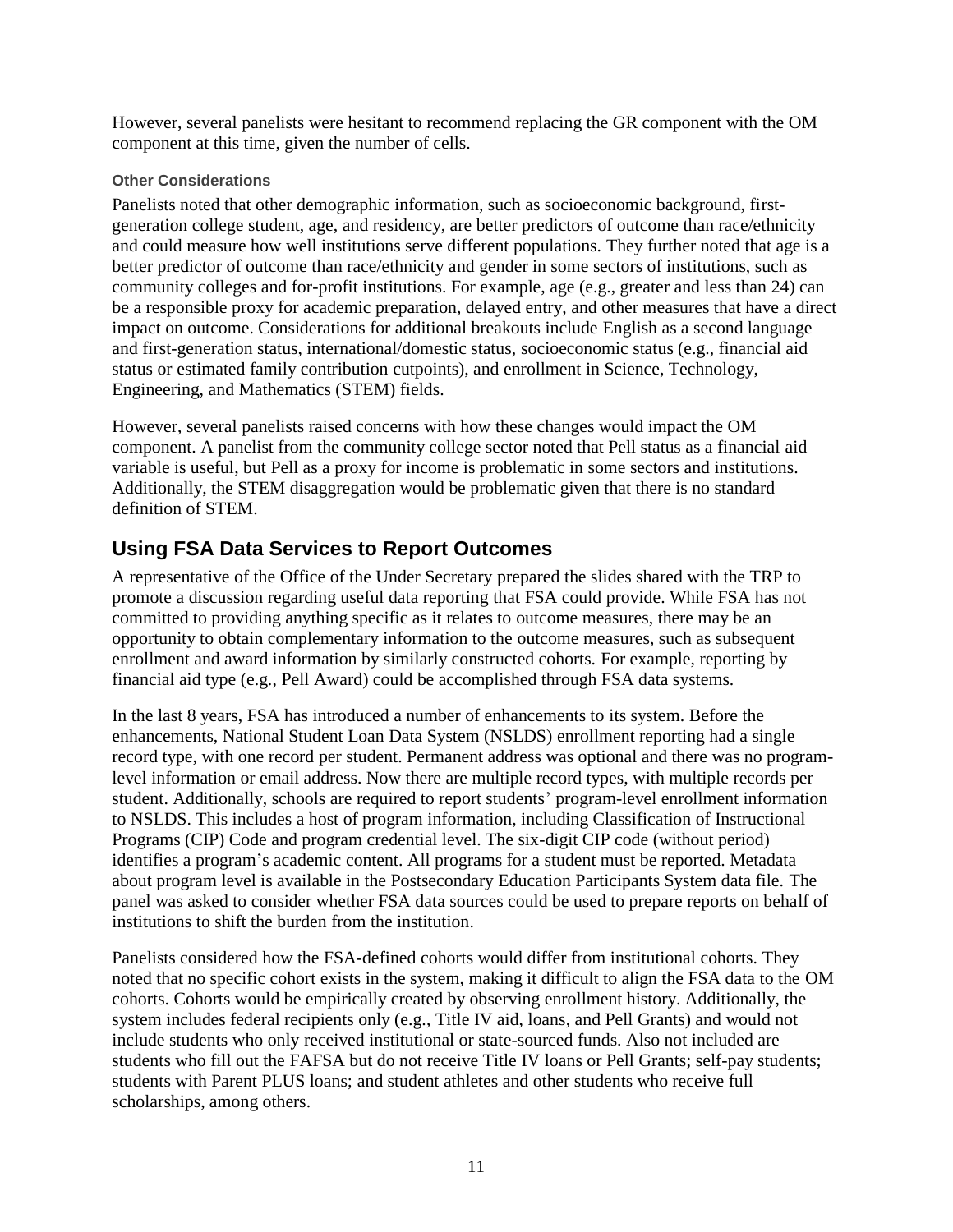Panelists noted that federal loans programs set cumulative borrowing limits that vary by grade level progression (freshman, sophomore, junior, senior, graduate/professional student) and noted that the grade level of the student would be available through NSLDS. However, unlike loan limits, Pell Grants are not tied to year in school or grade level. Students can have up to 6 years of eligibility for Pell Grants, and while information is available on when the student began the program, there is no grade-level indicator. Panelists noted the risk of including false first-time beginners (i.e., transfer students who were not previous aid recipients).

Panelists also cited additional data limitations to consider (e.g., race/ethnicity data are not collected). While other demographic data (e.g., gender) are in the FAFSA application system, data in the FAFSA system are separate from the distribution system and most demographic information is optional.

Panelists raised concern with using FSA-defined cohorts to create institutional measures, given the limitations to the data. Since students who do not receive federal financial aid will be unaccounted for in the FSA data systems, they felt that this could create substantial issues for institutions that enroll a large number of non-Pell/non-loan students, such as part-time students, students who are not U.S. citizens, and students who only receive private or state aid. Additionally, this would impact institutions that do not participate in federal loan programs. Panelists also noted that it is common for students enrolled at community colleges to take several classes during their initial enrollment period before they apply for and receive federal financial aid. In this case, panelists were unsure whether it would be possible to populate historical enrollment from NSLDS once a student becomes aided or if the institution would have to rely on the Clearinghouse or another source for enrollment verification.

Panelists noted that NSLDS is insufficient for the purposes of outcome measures because subsequent enrolment and degree information for only aided students would not provide a consistent measure for comparing institutions. In addition, the NSLDS-defined outcomes would not be comparable to the outcome measures collected through the IPEDS OM component because the cohorts are defined differently. Since institutions would need to audit their NSLDS-defined cohorts, the burden on institutions would not be significantly reduced if FSA prepared these reports. Panelists noted that this could actually increase institutional burden if institutions identify inaccuracies in the reports. For example, institutions that identify inaccuracies in CDR reports must submit a data challenge to the draft CDR or submit a data adjustment after the official release of the CDR. The panelists pointed out that burden is associated not only with identifying and challenging the inaccurate data, but also with preparing and providing explanations to the institution administration about the incorrect published rates. Panelists agreed that given the technical issues related to the FSA-defined cohorts and the concerns raised about burden, further study is needed to assess the feasibility of using FSA reports for outcome measures.

The panel suggested that there is value in exploring the extent to which institutions could use NSLDS enrollment data as a source for enrollment verification, especially if institutions will be mandated to report on subsequent enrollment. This could provide an alternative to the third-party sources, such as the Clearinghouse, that institutions would need to use to verify subsequent enrollment. For example, institutions could submit data for each of the student cohorts to NSLDS to match with federal aid recipients and get data back for enrollment verification. Additionally, panelists noted that NSLDS could be used to report more information on student loan performance on measures such as replacement rates and payment progress.

Panelists expressed concern with the way institutions with multiple campuses would be represented in these measures, since the unit of measurement (i.e., institutions) in FSA data sources and IPEDS